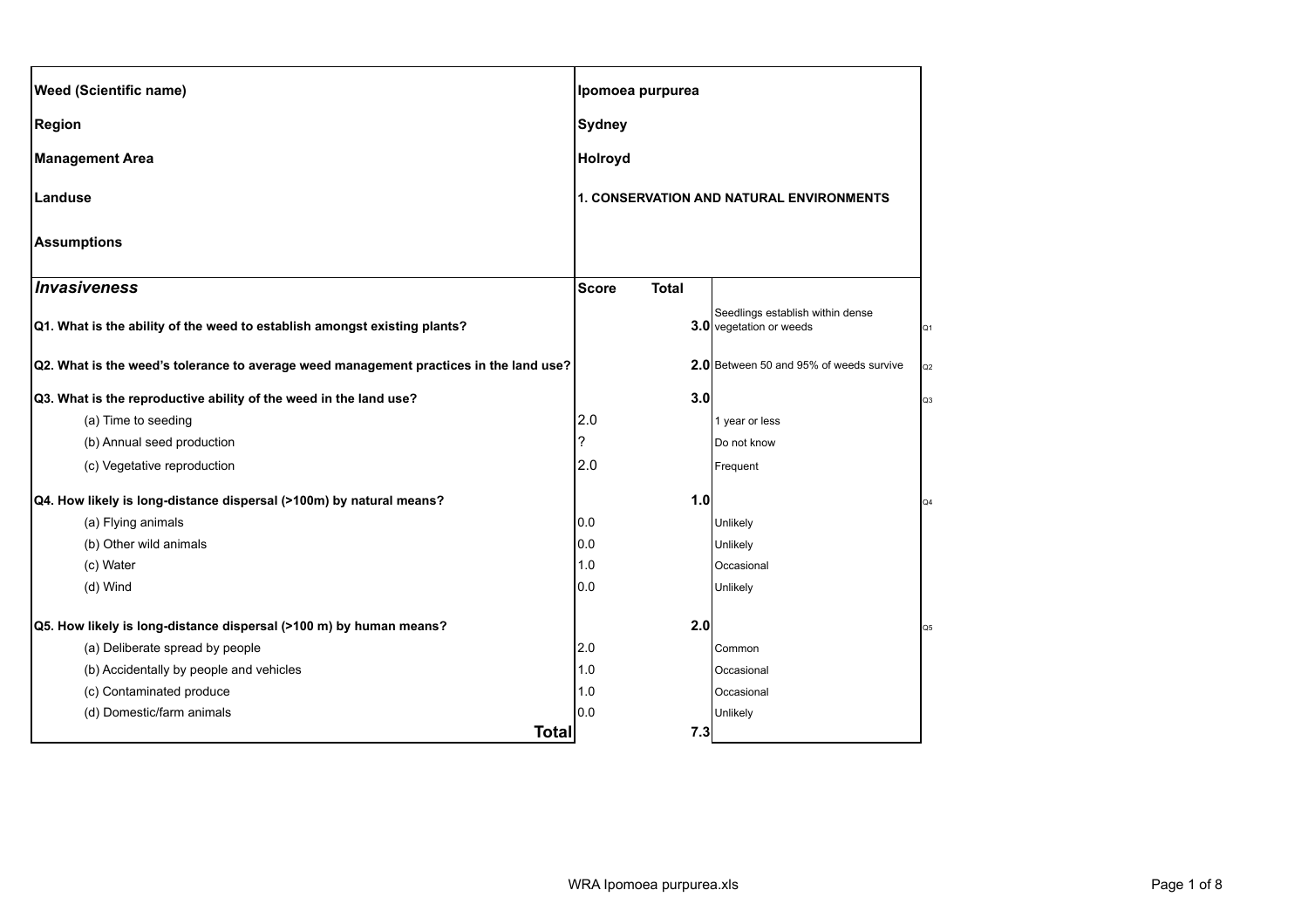| <i><b>Impacts</b></i>                                                                                                       | <b>Score</b><br><b>Total</b> |                                     |
|-----------------------------------------------------------------------------------------------------------------------------|------------------------------|-------------------------------------|
| Q1. Does the weed reduce the establishment of desired plants?                                                               |                              | <b>2.0</b> 10 - 50% reduction<br>Q1 |
| Q2. Does the weed reduce the yield or amount of desired vegetation?                                                         |                              | $2.0$ 10 - 25% reduction<br>Q2      |
| Q3. Does the weed reduce the quality of products, diversity or services available from the<br>land use?                     |                              | $1.0$ Low<br>Q <sub>3</sub>         |
| Q4. What is the weed's potential to restrict the physical movement of people, animals,<br>vehicles, machinery and/or water? |                              | $1.0$ Low<br>Q4                     |
| Q5. What is the weed's potential to negatively affect the health of animals and/or people?                                  |                              | $1.0$ Low<br>Q5                     |
| Q6. Does the weed have major positive or negative effects on environmental health?                                          | 2.0                          | Q6                                  |
| (a) food/shelter                                                                                                            | 1.0                          | Major negative effect               |
| (b) fire regime                                                                                                             | 1.0                          | Major negative effect               |
| (c) altered nutrient levels                                                                                                 | 0.0                          | Minor or no effect                  |
| (d) soil salinity                                                                                                           | 0.0                          | Minor or no effect                  |
| (e) soil stability                                                                                                          | 0.0                          | Minor or no effect                  |
| (f) soil water table                                                                                                        | 0.0                          | Minor or no effect                  |
| Totall                                                                                                                      | 4.7                          |                                     |
| <b>Potential Distribution</b>                                                                                               |                              |                                     |
| Q1. Within the geographic area being considered, what is the percentage area of land use<br>that is suitable for the weed?  |                              | $0.5$ <5% of land use<br>Q1         |
| <b>Comparative weed risk score</b>                                                                                          | 17                           |                                     |
| Weed risk category                                                                                                          | Low                          |                                     |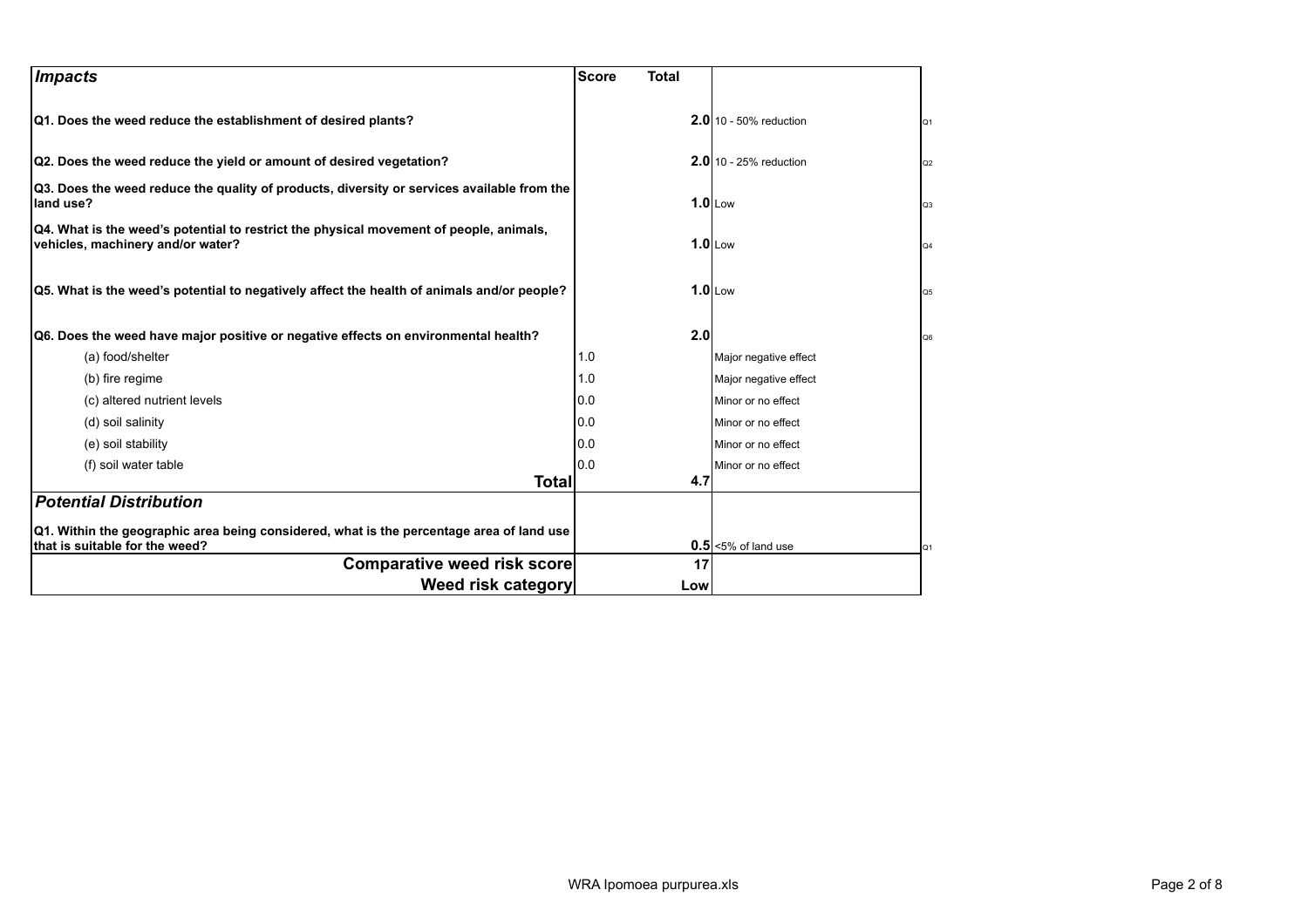| <b>Control Costs</b>                                                                                          | <b>Score</b> | Total        |                              |                |
|---------------------------------------------------------------------------------------------------------------|--------------|--------------|------------------------------|----------------|
| Q1. How detectable is the weed?                                                                               |              |              |                              | Q1             |
| (a) Distinguishing features                                                                                   |              |              | always distinct              |                |
| (b) Period of year shoot growth visible                                                                       |              |              | > 8 months                   |                |
| (c) Height at maturity                                                                                        |              |              | > 2 m                        |                |
| (d) Pre-reproductive height in relation to other vegetation                                                   |              |              | below canopy                 |                |
| Q2. What is the general accessibility of known infestations at the optimum time of<br>treatment?              |              |              | 1 medium                     | Q2             |
| Q3. How expensive is management of the weed in the first year of targeted control?                            |              | 4            |                              | Q3             |
| (a) Chemical costs/ha                                                                                         |              |              | high (\$250-\$500/ha)        |                |
| (b) Labour costs/ha                                                                                           |              |              | very high (>\$500/ha)        |                |
| (c) Equipment costs                                                                                           |              |              | low                          |                |
| Q4. What is the likely level of participation from landholders/volunteers within the land                     |              |              |                              |                |
| use at risk?                                                                                                  |              | $2.0$ llow   |                              | Q4             |
| <b>Total</b>                                                                                                  |              | 6.7          |                              |                |
| <b>Persistence</b>                                                                                            | <b>Score</b> | <b>Total</b> |                              |                |
| Q1. How effective are targeted management treatments applied to infestations of the<br>weed?                  |              |              | 2 medium                     | Q <sub>1</sub> |
| Q2. What is the minimum time period for reproduction of sexual or vegetative<br>propagules?                   |              |              | $3 < 6$ months               | Q2             |
| Q3. What is the maximum longevity of sexual or vegetative propagules?                                         |              |              | $0 < 2$ years                | Q <sub>3</sub> |
| Q4. How likely are new propagules to continue to arrive at control sites, or to start new<br>infestations?    |              | 2.0          |                              | Q4             |
| (a) Long-distance (>100m) dispersal by natural means                                                          |              |              | occasional                   |                |
| (b) Long-distance (>100m) dispersal by human means                                                            |              |              | occasional                   |                |
| <b>Total</b>                                                                                                  |              | 6.4          |                              |                |
| <b>Current distribution</b>                                                                                   |              |              |                              |                |
| Q1. What percentage area of the land use in the geographical area is currently infested by<br>the weed?       |              |              | <b>1.0</b> 5-10% of land use | Q <sub>1</sub> |
| Q2. What is the number of infestations, and weed distribution within the geographic area<br>being considered? |              |              | 1.0 scattered                | Q2             |
| <b>Total</b>                                                                                                  |              | 1.7          |                              |                |
| <b>Comparative feasibility of coordinated control score</b>                                                   |              | 71           |                              |                |
| <b>Feasibility of coordinated control category</b>                                                            |              | Low          |                              |                |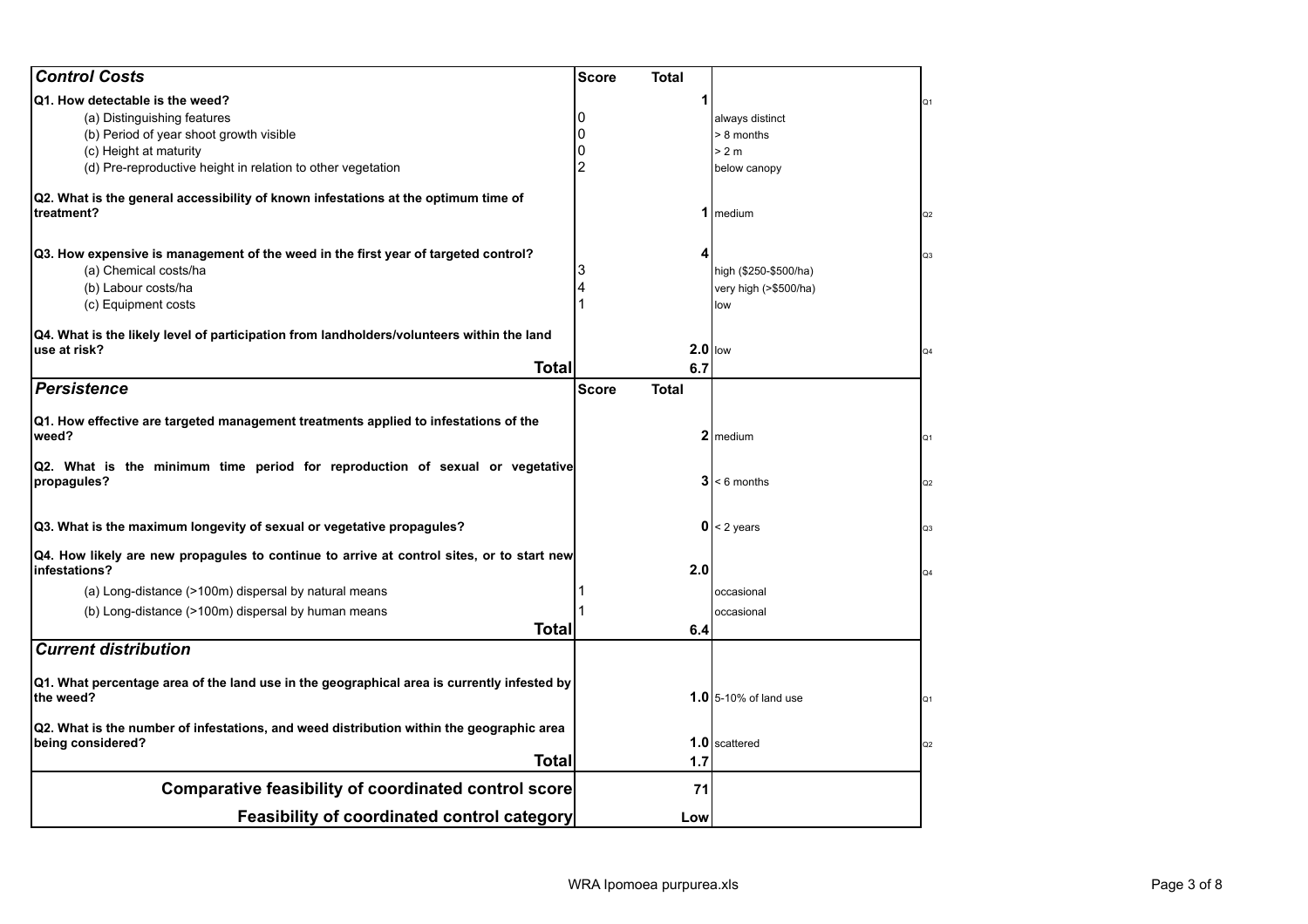| Management priority category Limited Action<br><b>Calculation of overall uncertainty score</b> | 1%                                           |
|------------------------------------------------------------------------------------------------|----------------------------------------------|
|                                                                                                | Response $ _{\mathsf{Submit \, Assessment}}$ |
| <b>Positive Impacts</b>                                                                        |                                              |
| <b>References/Other comments</b>                                                               |                                              |

B.A. Auld & R. W. Medd Weeds 1992 - An Illustrated Botanical Guide to the Weeds of Australia Inkata Pres Port Melbourne 3207. Weeds Australia. K. McClymont 2007 - Brisbane Rainfor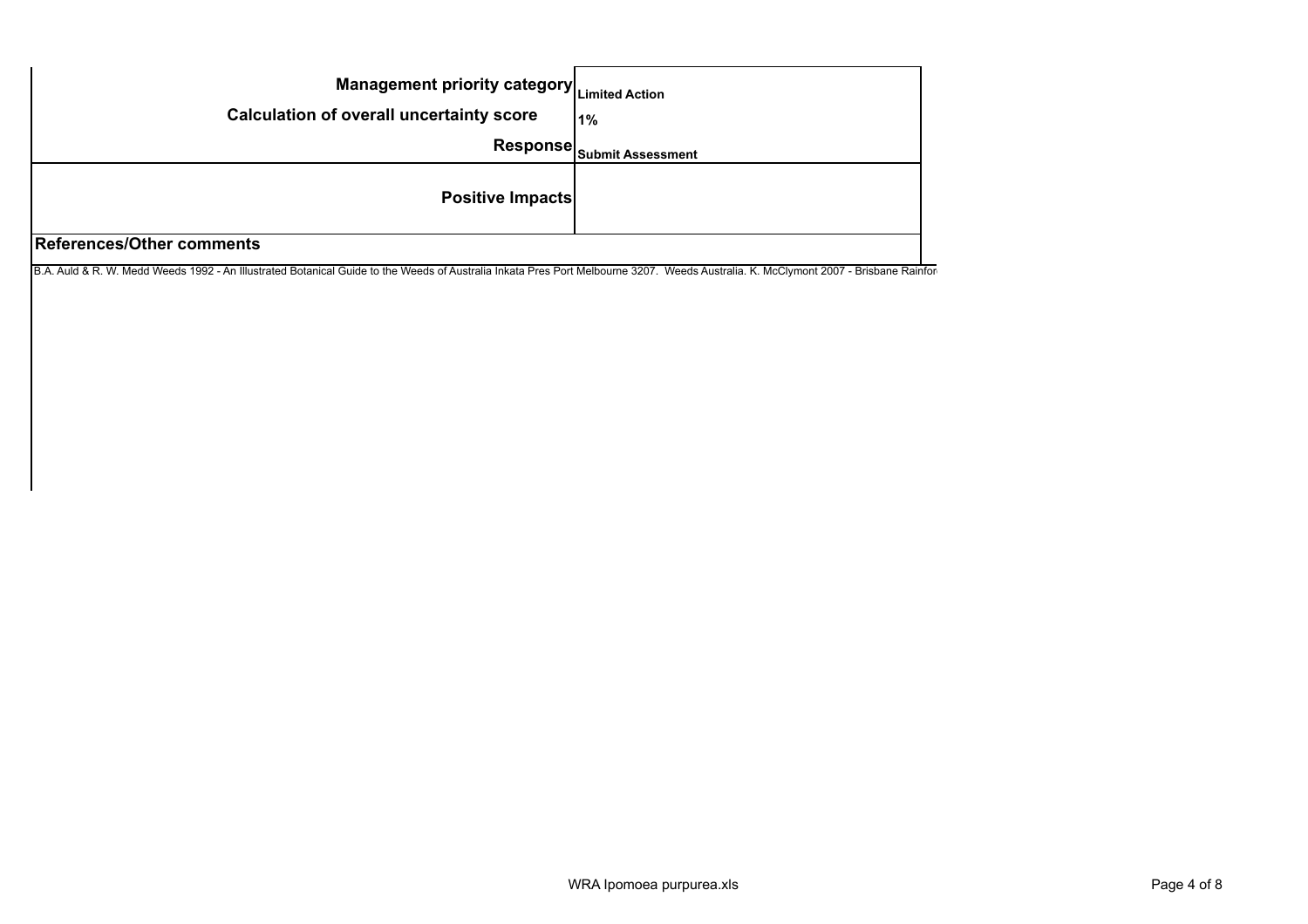**Source and comments**

May not produce seed in the Sydney Region. Seeds scarce in Australia - Weeds Australia

May be inadvertenly spread in mulch from branches pruned and chipped along creeklines.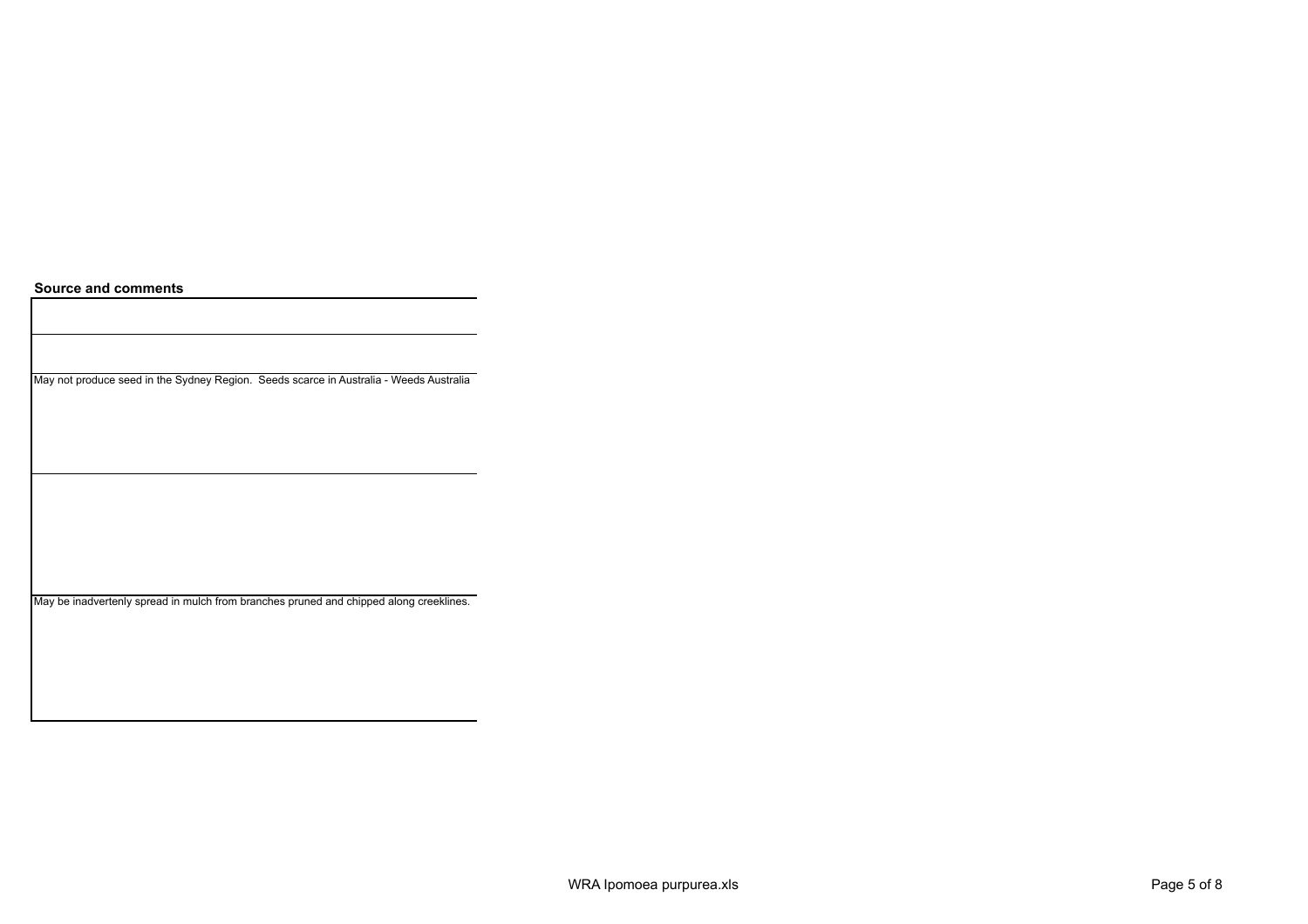| Field observation |  |  |  |
|-------------------|--|--|--|
| Field observation |  |  |  |
| Field observation |  |  |  |
| Field observation |  |  |  |
| Field observation |  |  |  |
|                   |  |  |  |
|                   |  |  |  |
|                   |  |  |  |
|                   |  |  |  |
|                   |  |  |  |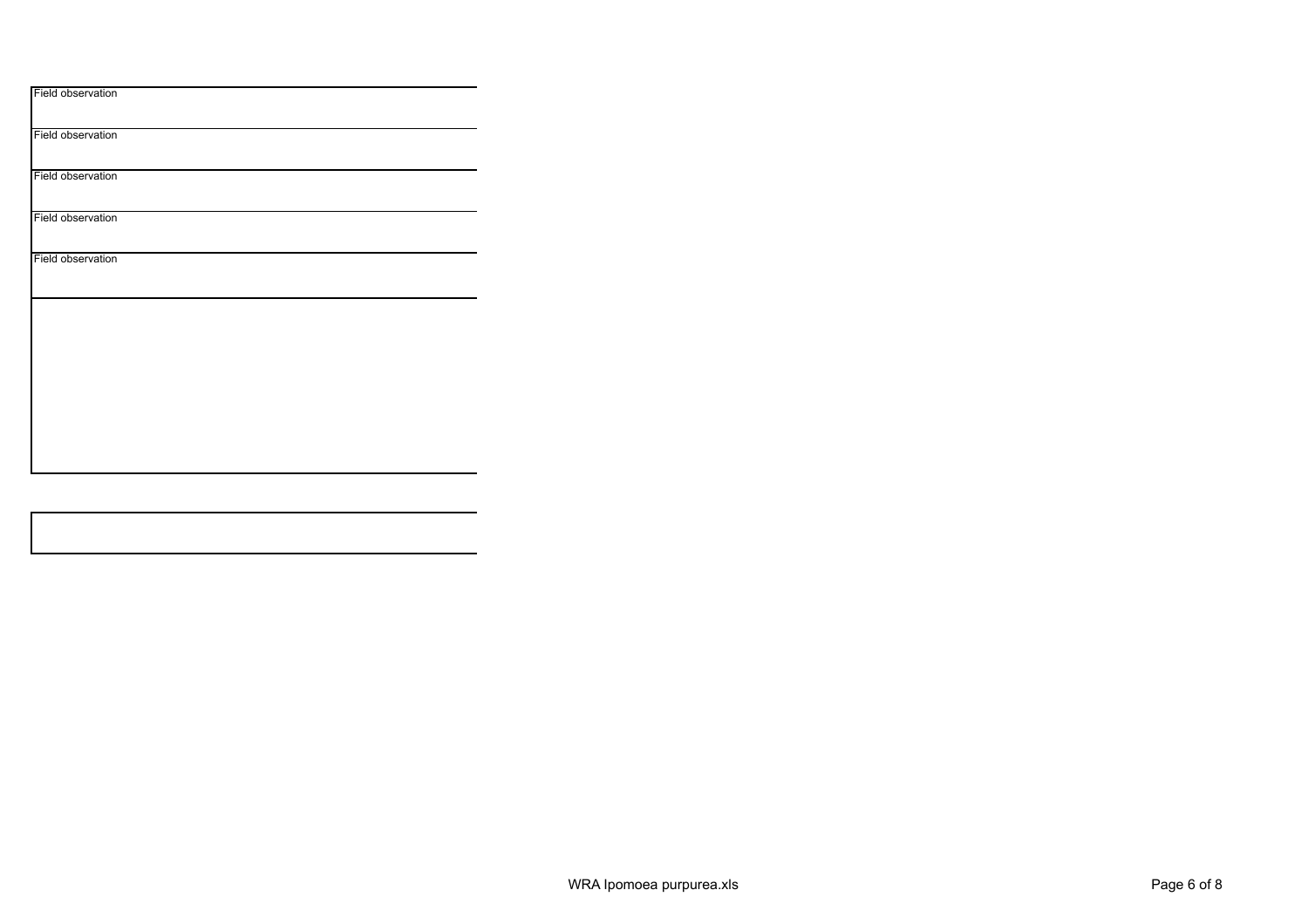|  | Field observation |
|--|-------------------|
|--|-------------------|

Field observation

Field observation

Field observation

Field observation

Field observation

Field observation

Field observation